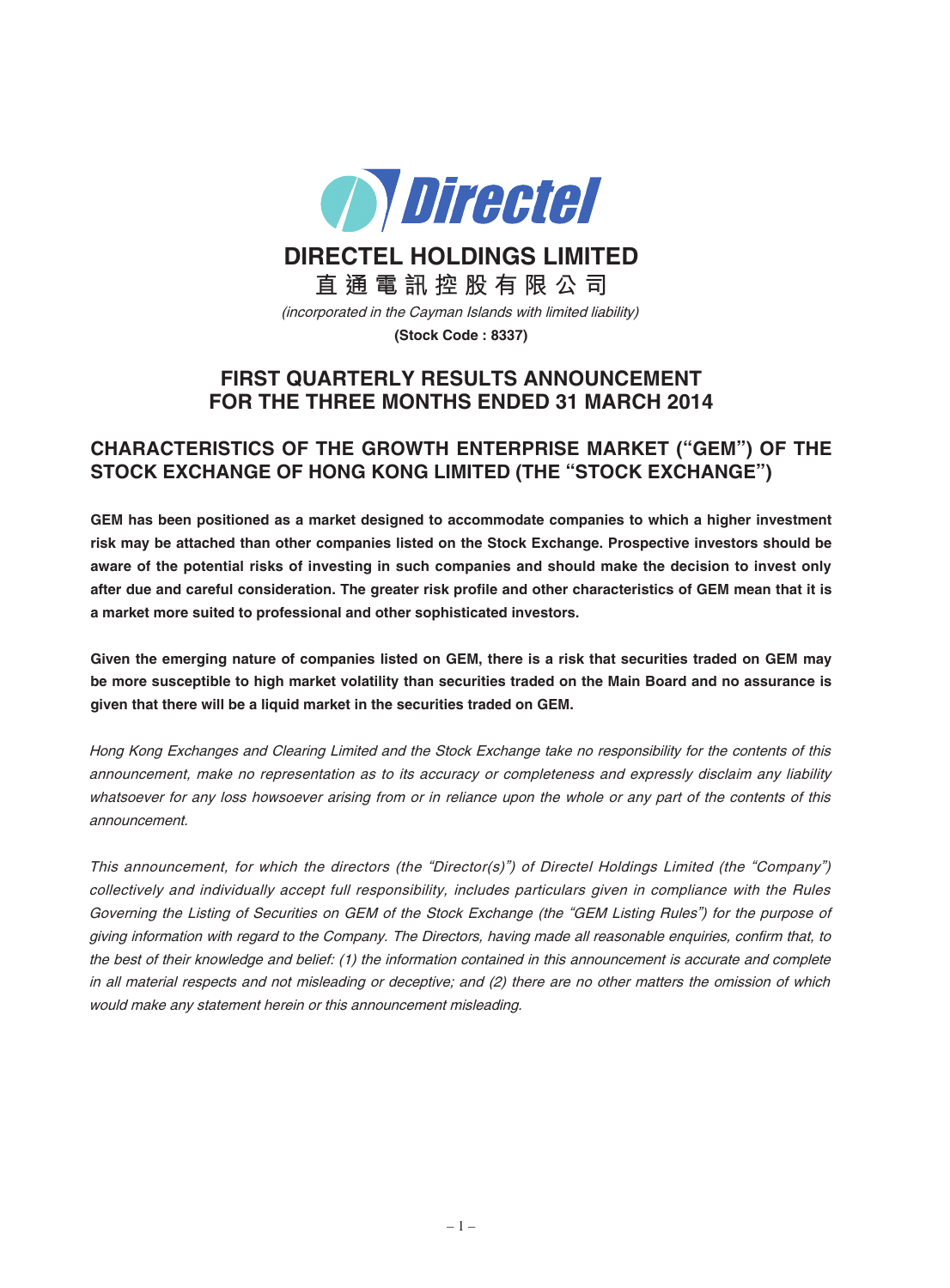# **HIGHLIGHTS**

- ‧ Turnover for the three months ended 31 March 2014 was approximately HK\$5,566,000, representing a decrease of approximately 62.6% as compared with the corresponding period in 2013.
- ‧ Loss attributable to shareholders of the Company for the three months ended 31 March 2014 was approximately HK\$3,965,000 while profit attributable to shareholders of the Company for the corresponding period in 2013 was approximately HK\$4,514,000.
- The Board does not recommend the payment of any dividend for the three months ended 31 March 2014.

# **UNAUDITED FIRST QUARTERLY RESULTS FOR THE THREE MONTHS ENDED 31 MARCH 2014**

The board of Directors (the "Board") of the Company is pleased to announce the unaudited consolidated results of the Company and its subsidiaries (together referred to as the "Group") for the three months ended 31 March 2014 together with the unaudited comparative figures for the corresponding period in 2013 as follows:

# **CONSOLIDATED STATEMENT OF PROFIT OR LOSS**

|                                                     |                | For the three months |             |  |
|-----------------------------------------------------|----------------|----------------------|-------------|--|
|                                                     |                | ended 31 March       |             |  |
|                                                     |                | 2014                 | 2013        |  |
|                                                     |                | <b>HK\$'000</b>      | HK\$'000    |  |
|                                                     | Note           | (Unaudited)          | (Unaudited) |  |
| <b>Turnover</b>                                     | $\overline{4}$ | 5,566                | 14,895      |  |
| Cost of sales                                       |                | (5, 279)             | (6, 367)    |  |
| <b>Gross profit</b>                                 |                | 287                  | 8,528       |  |
| Other revenue                                       |                | 4                    | 26          |  |
| Administrative expenses                             |                | (3, 483)             | (3,262)     |  |
| (Loss)/profit from operations                       |                | (3, 192)             | 5,292       |  |
| Finance (cost)/income                               | 5              | (759)                | 114         |  |
| (Loss)/profit before taxation                       | 6              | (3,951)              | 5,406       |  |
| Income tax                                          | $\overline{7}$ | (14)                 | (892)       |  |
| (Loss)/profit for the period attributable to equity |                |                      |             |  |
| shareholders of the Company                         |                | (3,965)              | 4,514       |  |
| (Loss)/earnings per share                           | 8              |                      |             |  |
| - Basic and diluted (HK cents)                      |                | (0.38)               | 0.44        |  |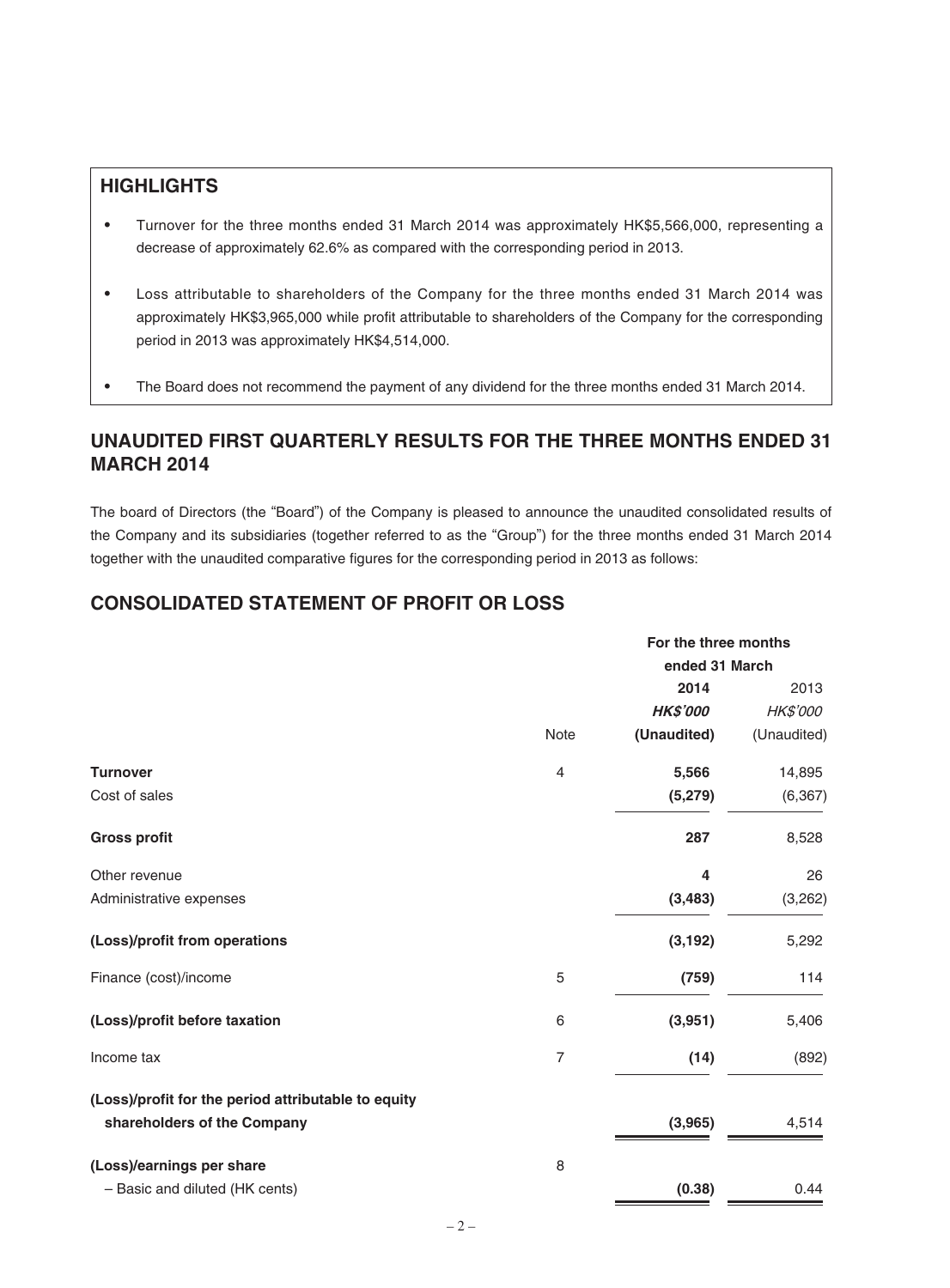# **CONSOLIDATED STATEMENT OF PROFIT OR LOSS AND OTHER COMPREHENSIVE INCOME**

The Group had no components of comprehensive income other than "(Loss)/profit for the period attributable to equity shareholders of the Company" in the periods presented. Accordingly, no separate consolidated statement of profit or loss and other comprehensive income is presented as the Group's "Total comprehensive (expense)/income" was the same as the "(Loss)/profit for the period attributable to equity shareholders of the Company" in the periods presented.

## **NOTES TO THE UNAUDITED CONSOLIDATED QUARTERLY FINANCIAL REPORT**

## **1. BACKGROUND OF THE COMPANY**

Directel Holdings Limited (the "Company") was incorporated in the Cayman Islands on 28 July 2009 as an exempted company with limited liability under the Companies Law, Chapter 22 (Law 3 of 1961, as consolidated and revised) of the Cayman Islands. The Company has established a place of business in Hong Kong and was registered in Hong Kong under Part XI of the Companies Ordinance as a non-Hong Kong company on 25 September 2009. On 2 June 2010, the Company listed its shares with a par value of HK\$0.01 each on the GEM of the Stock Exchange.

The Company and its subsidiaries are principally engaged in provision of telecommunications services.

## **2. BASIS OF PREPARATION**

The quarterly financial report has been prepared in compliance with the applicable disclosure provisions of Chapter 18 of the Rules Governing the Listing of Securities on GEM of the Stock Exchange and in accordance with substantially the same accounting policies adopted in the Group's audited financial statements set out in the annual report for the year ended 31 December 2013, except for the accounting policy changes that are expected to be reflected in the 2014 annual financial statements. Details of these changes in accounting policies are set out in note 3.

The quarterly financial report contains consolidated first quarterly statement of profit or loss, consolidated statement of profit or loss and other comprehensive income and selected explanatory notes. The notes include an explanation of events and transactions that are significant to an understanding of the financial performance of the Group since the 2013 annual financial statements. The consolidated quarterly financial report and notes thereon do not include all of the information required for a full set of financial statements prepared in accordance with International Financial Reporting Standards ("IFRSs").

The quarterly financial report has not been audited by the Company's auditors, but has been reviewed by the Company's audit committee.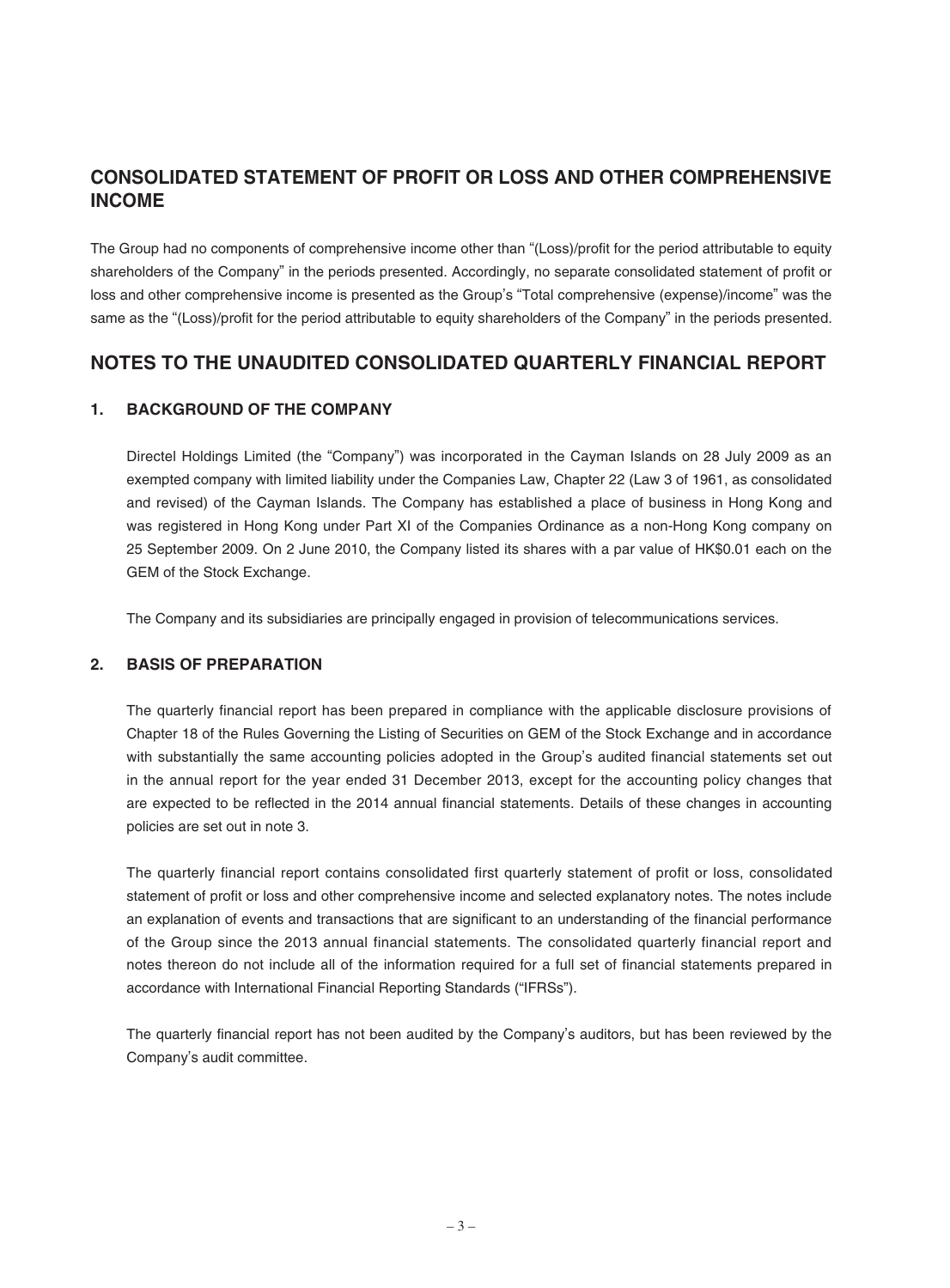## **3. CHANGES IN ACCOUNTING POLICIES**

The International Accounting Standards Board has issued certain new IFRS, a number of amendments to IFRS and new Interpretations that are first effective for the current accounting period of the Group and the Company. There have been no significant changes to the accounting policies adopted in the Group's financial statements as a result of these developments.

The Group has not adopted any new standard or interpretation that is not yet effective for the current accounting period.

## **4. TURNOVER**

|                                            | For the three months<br>ended 31 March |                 |
|--------------------------------------------|----------------------------------------|-----------------|
|                                            | 2014                                   |                 |
|                                            | <b>HK\$'000</b>                        | <b>HK\$'000</b> |
|                                            | (Unaudited)                            | (Unaudited)     |
| Provision of telecommunications services   | 5,520                                  | 14,765          |
| Provision of telesales dealership services | 46                                     | 130             |
|                                            | 5,566                                  | 14,895          |

## **5. FINANCE (COST)/INCOME**

|                                  | For the three months |                 |
|----------------------------------|----------------------|-----------------|
|                                  | ended 31 March       |                 |
|                                  | 2014                 | 2013            |
|                                  | <b>HK\$'000</b>      | <b>HK\$'000</b> |
|                                  | (Unaudited)          | (Unaudited)     |
| Interest income                  | 513                  | 34              |
| Net foreign exchange (loss)/gain | (1, 272)             | 80              |
|                                  | (759)                | 114             |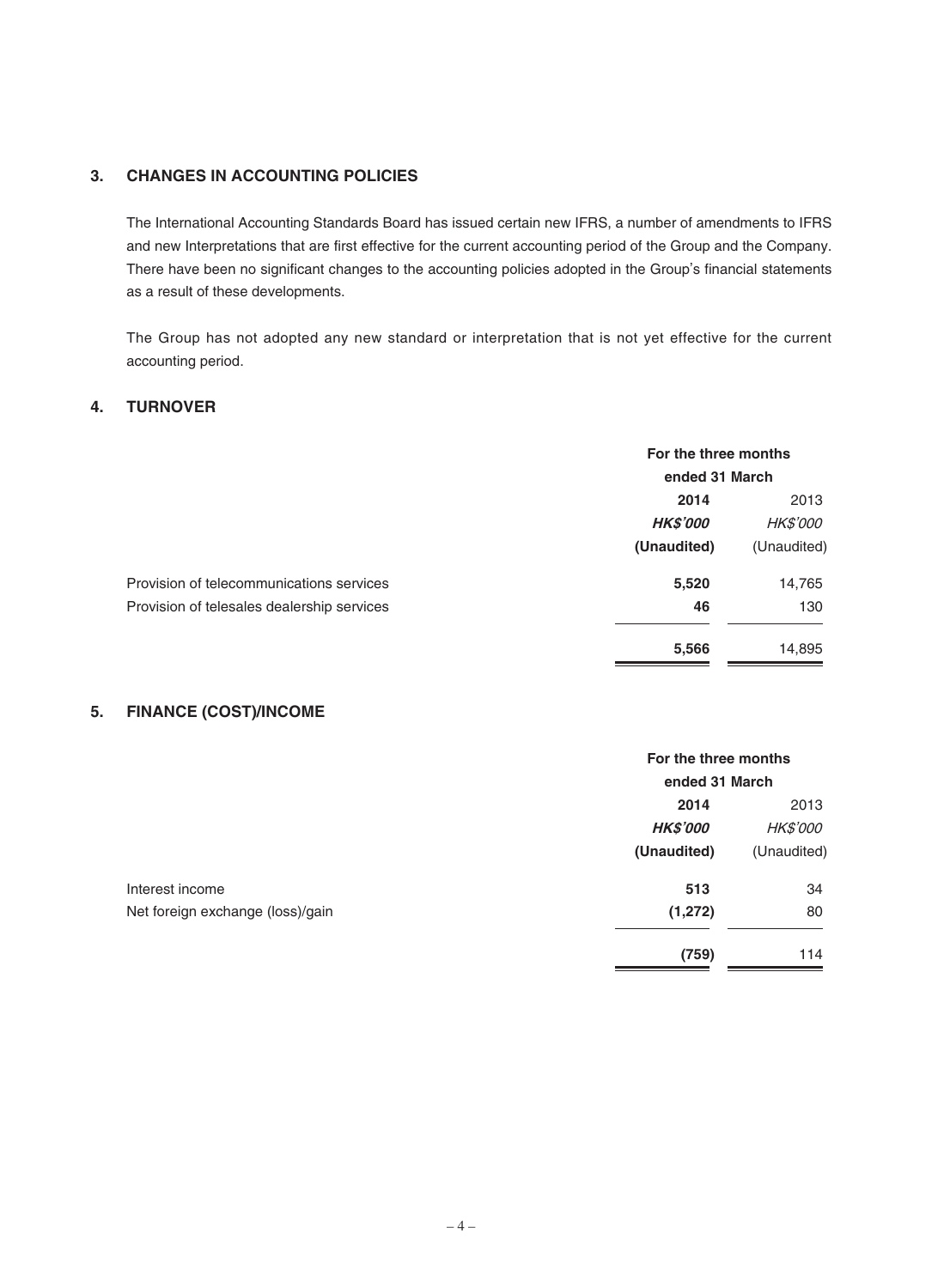# **6. (LOSS)/PROFIT BEFORE TAXATION**

(Loss)/profit before taxation is arrived at after charging:

|                                                       | For the three months<br>ended 31 March |                 |
|-------------------------------------------------------|----------------------------------------|-----------------|
|                                                       | 2014                                   | 2013            |
|                                                       | <b>HK\$'000</b>                        | <b>HK\$'000</b> |
|                                                       | (Unaudited)                            | (Unaudited)     |
| Staff costs:<br>(a)                                   |                                        |                 |
| Salaries, wages and other benefits                    | 912                                    | 851             |
| Contributions to defined contribution retirement plan | 35                                     | 33              |
|                                                       | 947                                    | 884             |
| Other items:<br>(b)                                   |                                        |                 |
| Depreciation                                          | 225                                    | 230             |
| Licence charges                                       | 571                                    | 714             |
| Operating lease charges in respect of                 |                                        |                 |
| - rental of properties                                | 141                                    | 146             |
| - rental of transmission lines                        | 258                                    | 258             |
| Auditors' remuneration                                |                                        |                 |
| - audit services                                      | 222                                    | 217             |
| <b>Utilities</b>                                      | 16                                     | 18              |
| Repair and maintenance                                | 232                                    | 247             |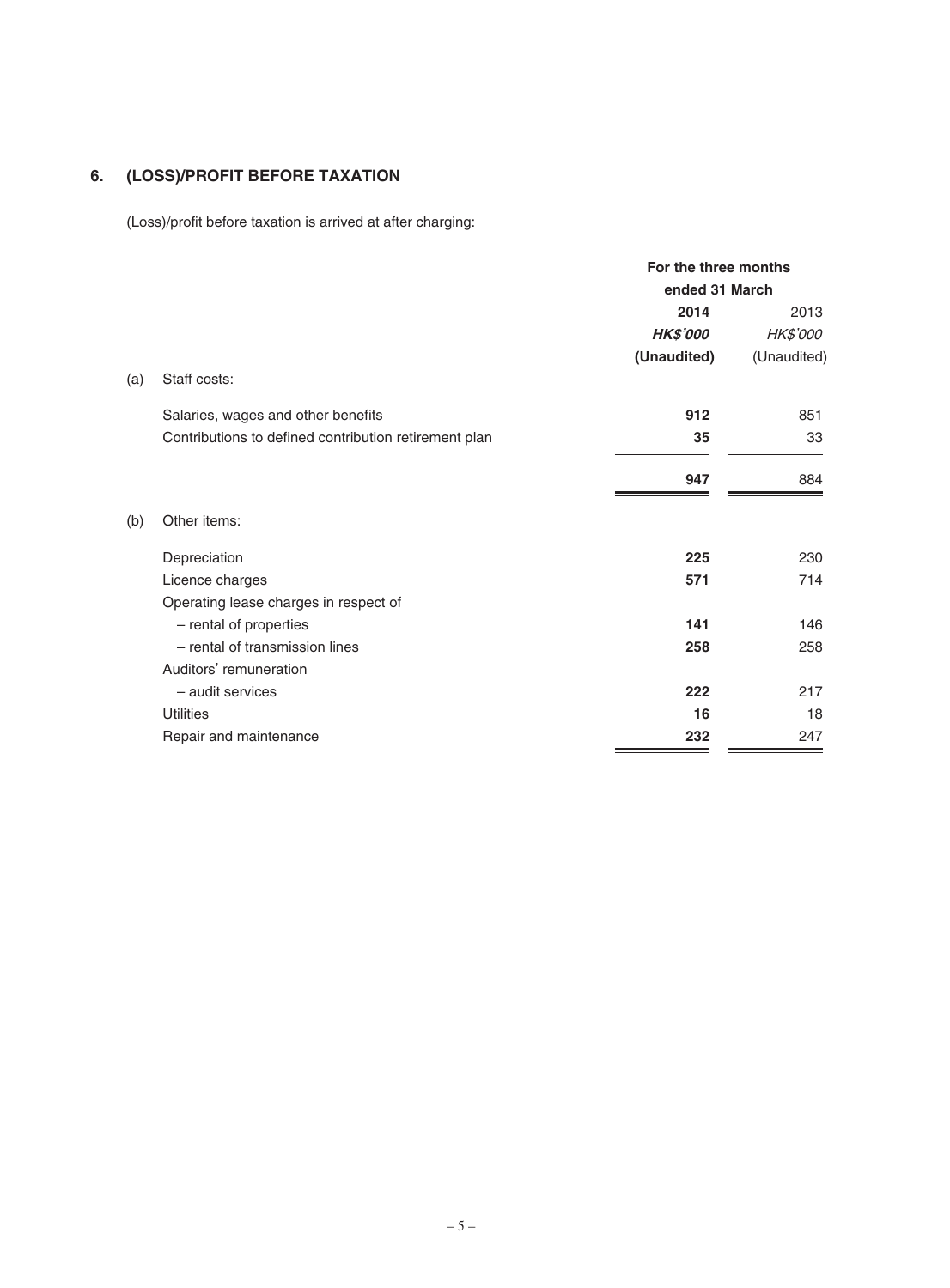## **7. INCOME TAX**

|                 | For the three months |  |
|-----------------|----------------------|--|
|                 | ended 31 March       |  |
| 2014            | 2013                 |  |
| <b>HK\$'000</b> | <b>HK\$'000</b>      |  |
| (Unaudited)     | (Unaudited)          |  |
| 14              | 748                  |  |
|                 | 144                  |  |
| 14              | 892                  |  |
|                 |                      |  |

The Company's Hong Kong subsidiaries are subject to Hong Kong Profits Tax. In addition, whilst the Company and Elitel Limited are incorporated in the Cayman Islands, they are considered as having a presence in Hong Kong for tax purpose since they are primarily managed and controlled in Hong Kong. Accordingly, they are subject to tax on an entity basis on income arising in or derived from Hong Kong. The provision for Hong Kong Profits Tax for the three months ended 31 March 2014 is calculated at 16.5% (three months ended 31 March 2013: 16.5%) of the estimated assessable profits for the period. The payments of dividends by Hong Kong companies are not subject to any Hong Kong withholding tax.

Deferred tax assets are recognised for tax losses carried forward to the extent that realisation of the related tax benefit through future taxable profit is probable. The Group did not recognise the potential unaudited deferred tax asset in respect of loss amounting to approximately HK\$6,150,000 (three month ended 31 March 2013: Nil) that can be carried forward against future taxable profit. The tax loss does not expire under current tax legislation.

## **8. (LOSS)/EARNINGS PER SHARE**

#### **(a) Basic (loss)/earnings per share**

The calculation of basic (loss)/earnings per share for the three months ended 31 March 2014 is based on the unaudited loss attributable to ordinary equity shareholders of the Company of approximately HK\$3,965,000 (three months ended 31 March 2013: profit of approximately HK\$4,514,000) and the weighted average number of 1,037,500,000 ordinary shares in issue during the period (three months ended 31 March 2013: 1,037,500,000 ordinary shares).

#### **(b) Diluted (loss)/earnings per share**

There were no potential dilutive ordinary shares for each of the three months ended 31 March 2013 and 31 March 2014, and therefore, diluted (loss)/earnings per share are the same as the basic (loss)/earnings per share.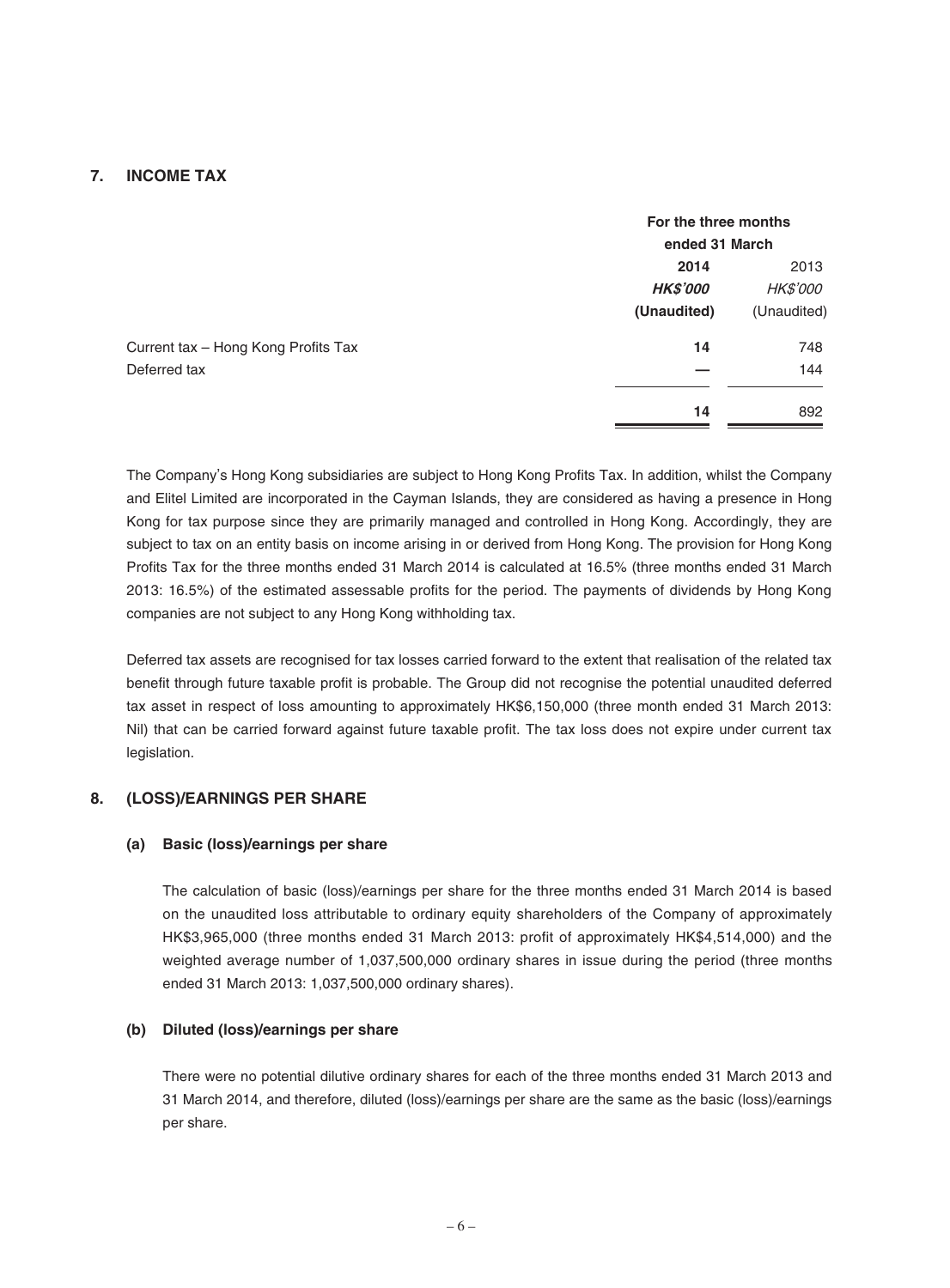## **9. MOVEMENT OF EQUITY**

|                                                        | <b>Share</b>    | <b>Share</b>    | <b>Other</b>    | <b>Retained</b> | <b>Total</b> |
|--------------------------------------------------------|-----------------|-----------------|-----------------|-----------------|--------------|
|                                                        | capital         | premium         | reserve         | earnings        | equity       |
|                                                        | <b>HK\$'000</b> | <b>HK\$'000</b> | <b>HK\$'000</b> | <b>HK\$'000</b> | HK\$'000     |
|                                                        | (Unaudited)     | (Unaudited)     | (Unaudited)     | (Unaudited)     | (Unaudited)  |
| As at 1 January 2013<br>Profit and total comprehensive | 10,375          | 67,499          |                 | 74,748          | 152,622      |
| income for the period                                  |                 |                 |                 | 4,514           | 4,514        |
| As at 31 March 2013                                    | 10.375          | 67.499          |                 | 79.262          | 157,136      |
| As at 1 January 2014<br>(Loss) and total comprehensive | 10,375          | 67,499          |                 | 84,829          | 162,703      |
| income for the period                                  |                 |                 |                 | (3,965)         | (3,965)      |
| <b>As at 31 March 2014</b>                             | 10,375          | 67,499          |                 | 80,864          | 158,738      |

## **10. TRADE AND OTHER RECEIVABLES**

|                                    | As at           | As at       |
|------------------------------------|-----------------|-------------|
|                                    | 31 March        | 31 December |
|                                    | 2014            | 2013        |
|                                    | <b>HK\$'000</b> | HK\$'000    |
|                                    | (Unaudited)     | (Audited)   |
| Trade receivables                  |                 |             |
| - amounts due from third parties   | 28,775          | 30,318      |
| less: allowance for doubtful debts | (16)            | (38)        |
|                                    | 28,759          | 30,280      |
| Other receivables and prepayments  |                 |             |
| - other receivables                | 689             | 4,345       |
| - deposits and prepayments         | 3,268           | 1,704       |
|                                    | 3,957           | 6,049       |
|                                    | 32,716          | 36,329      |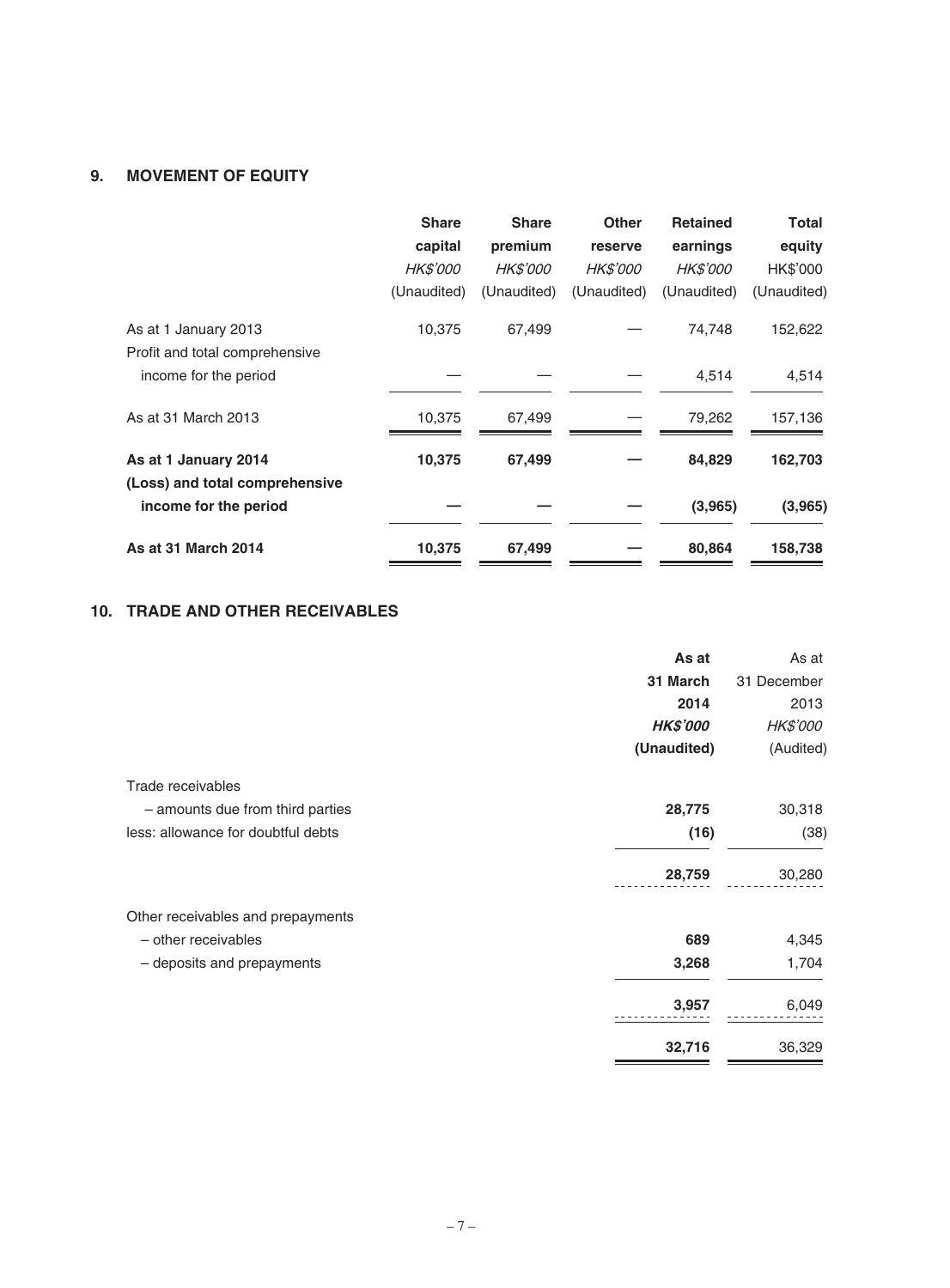## **10. TRADE AND OTHER RECEIVABLES (Continued)**

Generally, provision of mobile phone services to the Group's major customers, including major mobile network operators and its dealers, are made in an open account with credit terms up to 30 days after the date of invoice. Subject to negotiations, credit terms could be extended to two to four months for certain customers with wellestablished trading and payment records on a case-by-case basis. Provision of mobile phone services to the Group's pre-paid users are made with payment in advance, whereas post-paid users are made in an open account with credit terms up to 12 days after the date of invoice. Payments for provision of telesales dealership services are made in bullet payments within one to five months after rendering of services.

#### **(a) Ageing analysis**

Included in trade receivables are trade debtors (net of allowance for doubtful debts) with the following ageing analysis by billing date as of the balance sheet date:

|                                      | As at           | As at           |
|--------------------------------------|-----------------|-----------------|
|                                      | 31 March        | 31 December     |
|                                      | 2014            | 2013            |
|                                      | <b>HK\$'000</b> | <b>HK\$'000</b> |
|                                      | (Unaudited)     | (Audited)       |
| Within 1 month                       | 1,129           | 1,603           |
| Over 1 month but less than 3 months  | 2,855           | 4,504           |
| Over 3 months but less than 6 months | 3,786           | 5,843           |
| Over 6 months but less than 1 year   | 6,073           | 5,976           |
| Over 1 year                          | 14,916          | 12,354          |
|                                      | 28,759          | 30,280          |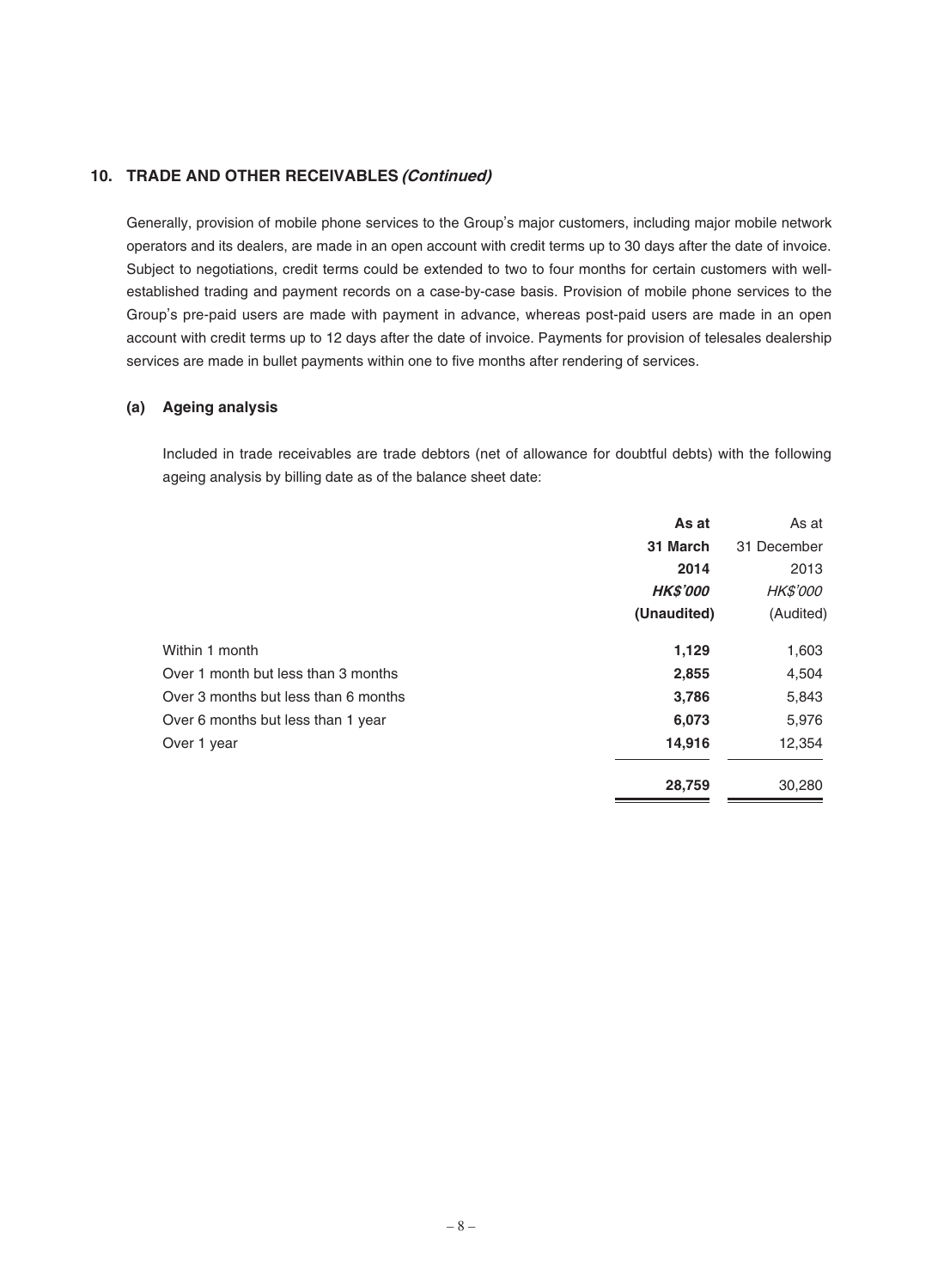## **10. TRADE AND OTHER RECEIVABLES (Continued)**

### **(a) Ageing analysis (Continued)**

Included in trade receivables are trade debtors with the following ageing analysis by due date as of the balance sheet date:

|                                                     | As at           | As at           |
|-----------------------------------------------------|-----------------|-----------------|
|                                                     | 31 March        | 31 December     |
|                                                     | 2014            | 2013            |
|                                                     | <b>HK\$'000</b> | <b>HK\$'000</b> |
|                                                     | (Unaudited)     | (Audited)       |
| Current                                             | 1,121           | 1,603           |
| Less than 1 month past due                          | 1,287           | 2,138           |
| 1 to 3 months past due                              | 2,812           | 5,405           |
| More than 3 months but less than 12 months past due | 9,740           | 9,687           |
| More than 12 months past due                        | 13,815          | 11,485          |
|                                                     | 28,775          | 30,318          |
| Less: allowance for doubtful debts                  | (16)            | (38)            |
|                                                     | 28,759          | 30,280          |

## **(b) Trade receivables that are not impaired**

The ageing analysis of trade receivables by due date that are neither individually nor collectively considered to be impaired are as follows:

|                                                     | As at           | As at           |
|-----------------------------------------------------|-----------------|-----------------|
|                                                     | 31 March        | 31 December     |
|                                                     | 2014            | 2013            |
|                                                     | <b>HK\$'000</b> | <b>HK\$'000</b> |
|                                                     | (Unaudited)     | (Audited)       |
| Neither past due nor impaired                       | 1,121           | 1,603           |
| Less than 1 month past due                          | 1,287           | 2,138           |
| 1 to 3 months past due                              | 2,812           | 5,405           |
| More than 3 months but less than 12 months past due | 9,739           | 9,686           |
| More than 12 months past due                        | 13,800          | 11,448          |
|                                                     | 27,638          | 28,677          |
|                                                     | 28,759          | 30,280          |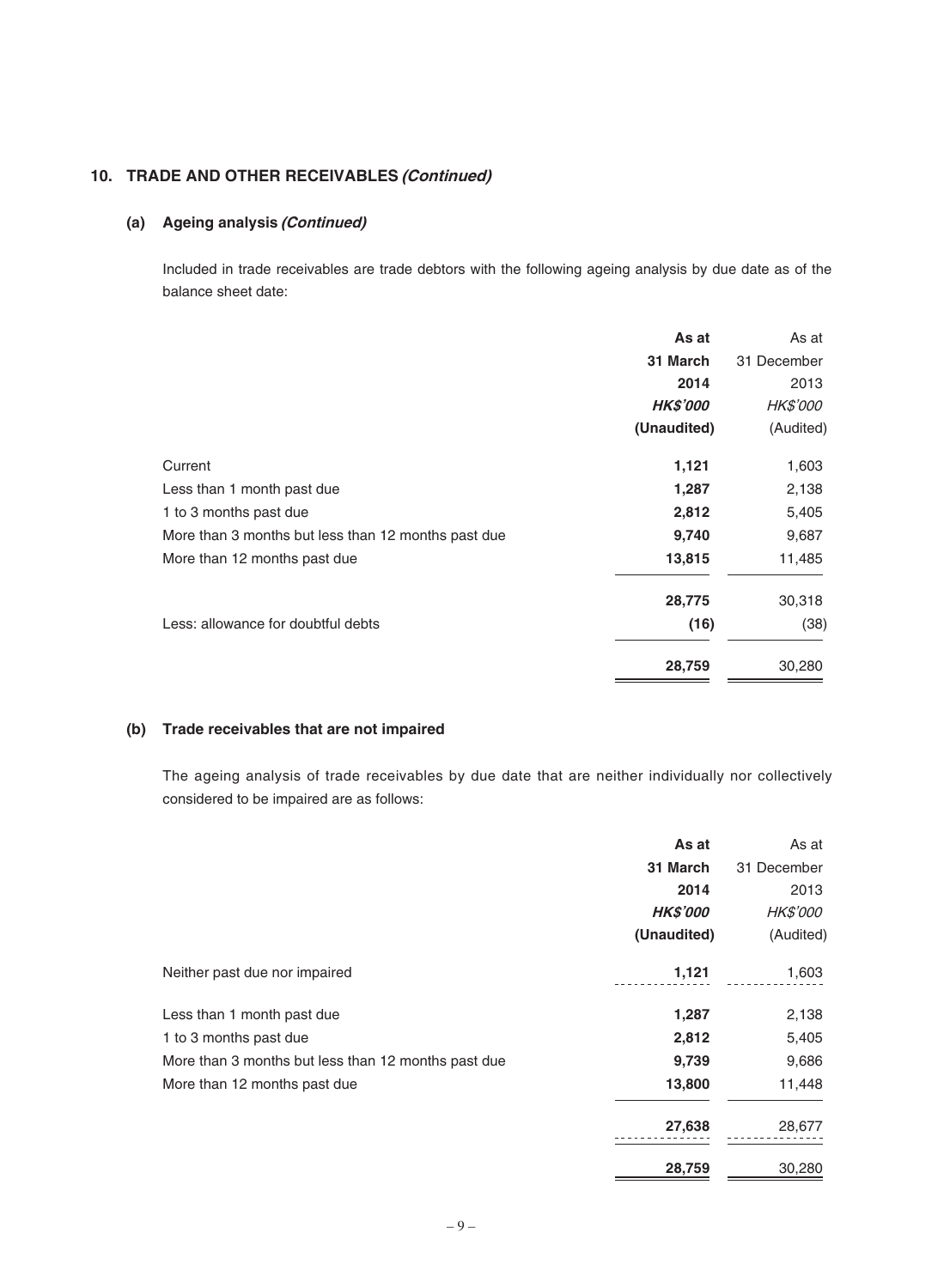## **10. TRADE AND OTHER RECEIVABLES (Continued)**

#### **(b) Trade receivables that are not impaired (Continued)**

Trade receivables that were neither past due nor impaired relate to customers for whom there was no recent history of default. Trade receivables that were past due but not impaired relate to a number of independent customers that have a good repayment track record with the Group. Based on past experience, management believes that no impairment allowance is necessary in respect of these balances as there has not been a significant change in credit quality and the balances are still considered fully recoverable. The Group does not hold any collateral over these balances.

In particular, the trade receivables as at 31 March 2014 included amounts due from a mobile network operator in China ("that MNO") amounting to approximately HK\$25,788,000, of which HK\$9,058,000 and HK\$13,676,000 fell into "More than 3 months but less than 12 months past due" and "More than 12 months past due", respectively. The credit terms of 30 days were granted by the Group to that MNO as it is in line with the credit policy of the Group whilst the delay in settlement by that MNO renders the actual credit period longer than the contractual credit period, the Directors consider that (i) the MNO, being a subsidiary of a company which is listed on the Main Board of the Stock Exchange and the New York Stock Exchange, is a reputable company in China; (ii) the Group has established long term ongoing business relationship with that MNO; (iii) the Group has been able to receive amounts due from that MNO without any disputes or balances requiring to be written off; and (iv) the Group has been conducting constant and positive dialogue with that MNO in relation to the settlement of the outstanding balances. Taking into account the above, the Directors are confident that that MNO would fulfill its payment obligations and no impairment allowance is considered necessary as at 31 March 2014.

## **11. EVENT AFTER THE REPORTING PERIOD**

On 30 April 2014, the Company entered into an agreement (the "Subscription Agreement") with JD Edward Asset Management Company Limited (the "Subscriber") in relation to the subscription of 200,000,000 unlisted warrants (the "Warrant(s)") at the issue price of HK\$0.01 per Warrant, pursuant to which, the Company has conditionally agreed to issue and the Subscriber has conditionally agreed to subscribe for the Warrants.The Warrants will entitle the holders thereof to subscribe in cash up to an aggregate amount of HK\$32,960,000 (subject to adjustment) for up to initially 200,000,000 new Shares to be allotted and issued upon exercise of the subscription rights attaching to the Warrants (the "Warrant Shares") and each Warrant carry right to subscribe for one Share at an initial subscription price of HK\$0.1648 per Share, for a period of 60 months commencing from the date of issue of the Warrants. Based on the initial subscription price of HK\$0.1648 per Warrant Share, a maximum of 200,000,000 Warrant Shares will be allotted and issued by the Company. Completion of the subscription is subject to the satisfaction of the condition precedent under the Subscription Agreement. For details, please refer to the Company's announcements dated 30 April 2014 and dated 8 May 2014.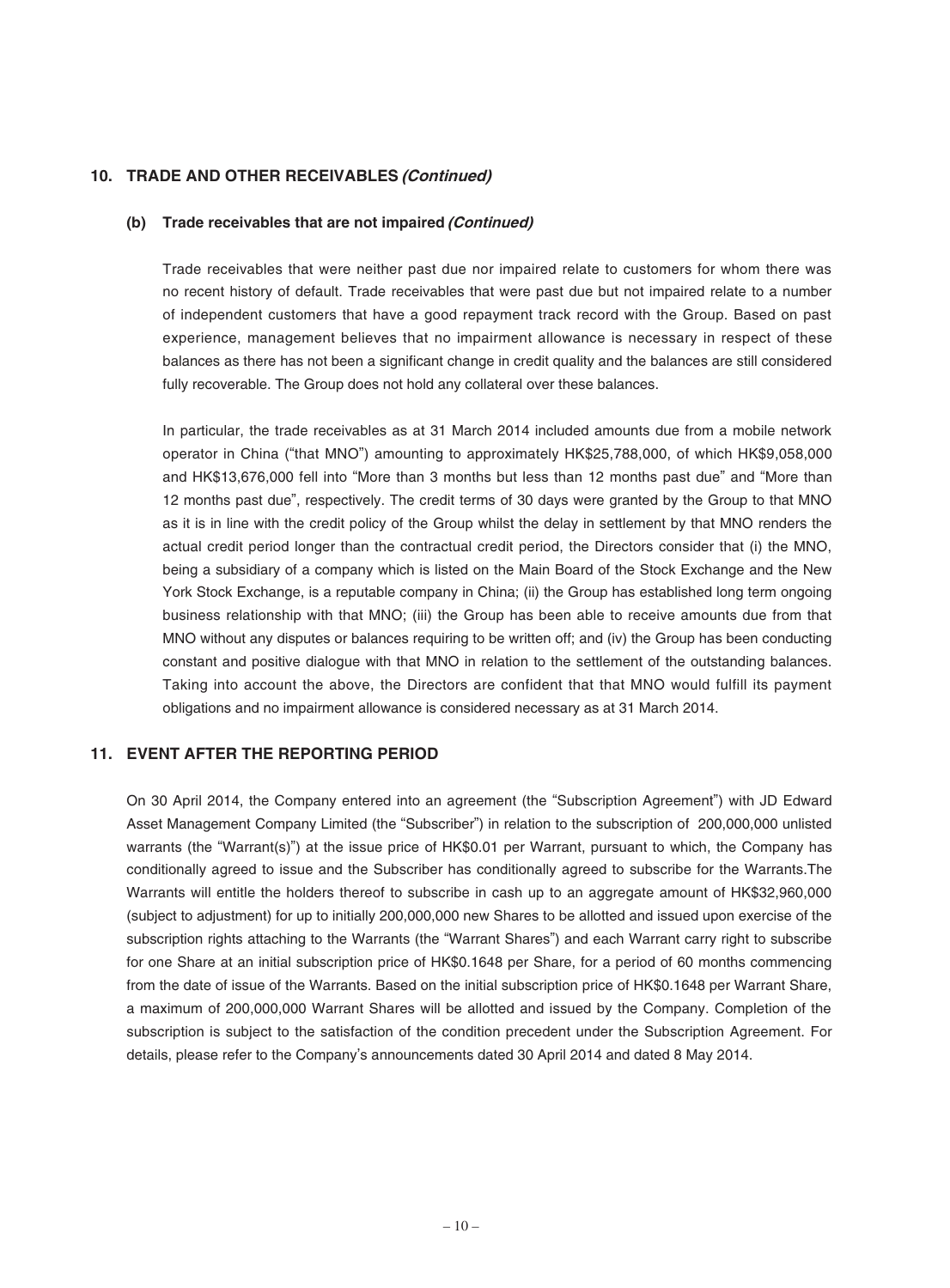## **MANAGEMENT DISCUSSION AND ANALYSIS**

## **BUSINESS REVIEW**

The Group is a mobile virtual network operator ("MVNO") which is principally engaged in the provision of mobile phone services. The Group does not have its own telecommunications network infrastructure and its business mainly involves the trading of the airtime sourced from two mobile network operators ("MNOs") in Hong Kong and one MNO in the People's Republic of China (the "PRC"), and subsequently sold the airtime through different channels and in various forms to users, dealers or MNOs. The Group's mobile phone services include "One Card Multiple Number" service and Hong Kong local mobile phone services. The Group also provides services of resale of airtime to MNOs, telesales dealership services and other services.

The performance of the Group was worsen for the three months ended 31 March 2014 compared to the corresponding period in 2013. The monthly average number of activated phone numbers decreased by approximately 48.8% to 112,654 in the three months ended 31 March 2014 when compared to the corresponding period in 2013 and the total number of activated phone numbers decreased by approximately 13.8% to 107,976 as of 31 March 2014 compared to 125,273 as of 31 December 2013.

The Group continues to face difficulties in the highly competitive mobile services industry particularly in the data access services and mobile communications applications. The increased popularity of smart mobile devices also led to a rapid growth of alternative means of communications (e.g. social networking applications) which had reduced the usage for traditional voice and short message services. The competitiveness of the Group's business has been adversely affected and the average revenue per user ("ARPU") of the Group showed a decreasing trend and the ARPU of the Group was approximately HK\$15.8 for the three months ended 31 March 2014, lower than approximately HK\$22.0 for the same period last year.

The volume of the Group's airtime sold decreased from approximately 54.6 million minutes for the three months ended 31 March 2013 to approximately 21.5 million minutes for the three months ended 31 March 2014. The revenue derived from the provision of "One Card Multiple Number" service, Hong Kong local mobile phone services and resale of airtime to MNOs decreased from approximately HK\$14.8 million to approximately HK\$5.5 million during the same period. The Group's revenue per minutes of airtime sold decrease from approximately HK\$0.27 for the three months ended 31 March 2013 to approximately HK\$0.26 for the three months ended 31 March 2014.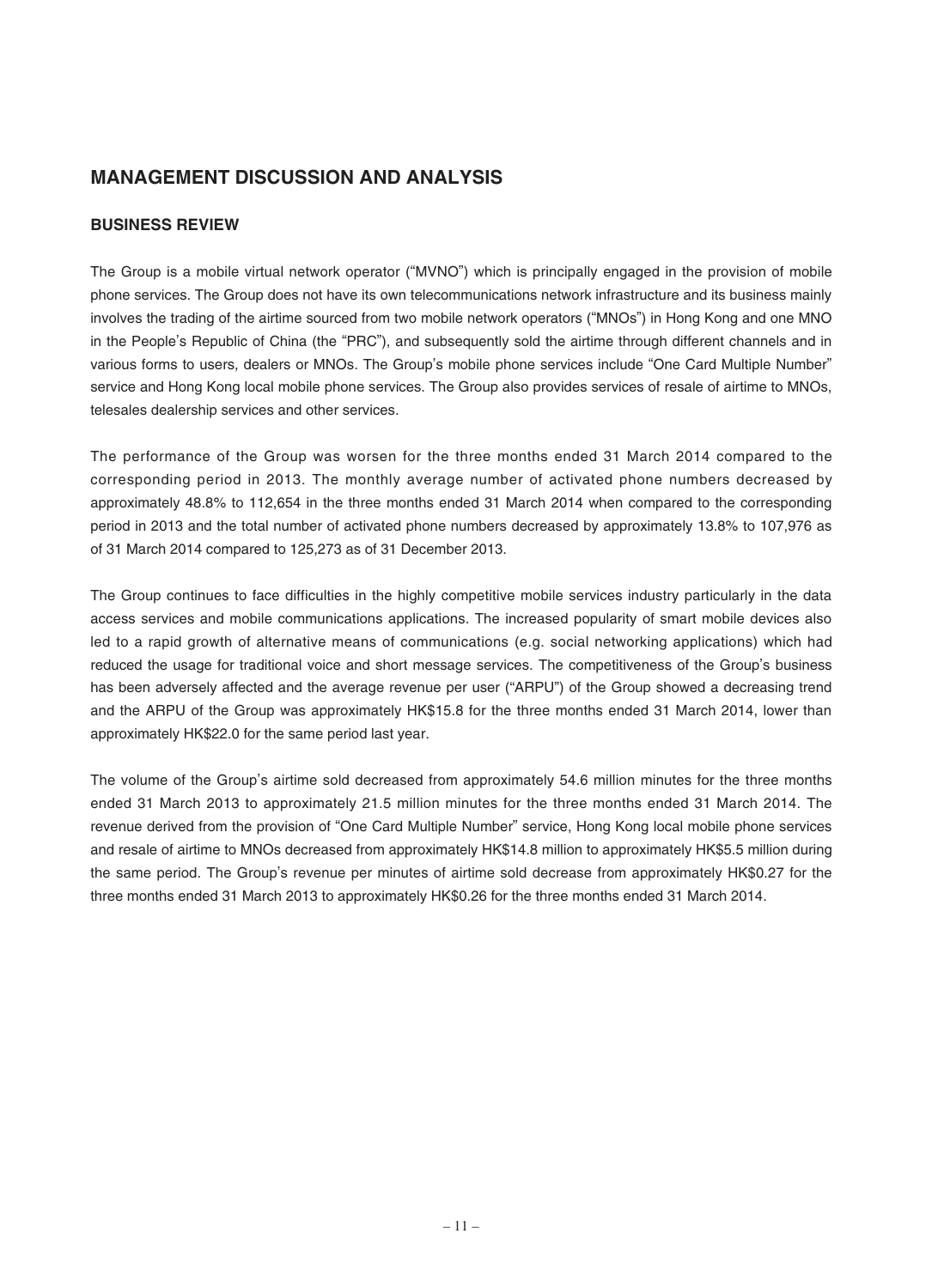### **FINANCIAL REVIEW**

For the three months ended 31 March 2014, the turnover of the Group decreased to approximately HK\$5,566,000 compared to approximately HK\$14,895,000 for the corresponding period last year, represented a decrease of approximately 62.6%. The decrease in turnover was mainly attributable to the decrease in the monthly average number of activated phone numbers and decrease of airtime usage by users.

The Group's cost of sales decreased by approximately 17.1% to approximately HK\$5,279,000 for the three months ended 31 March 2014 compared to approximately HK\$6,367,000 for the corresponding period last year. The cost of sales in respect of the provision of mobile phone services and resale of airtime to MNOs decreased by approximately 16.1% compared to the first quarter of 2013. Such decrease was mainly due to the decrease of airtime usage by users. The cost of sales in respect of the provision of telesales dealership services decreased by approximately 64.8% compared to the first quarter of 2013, which was in line with the decrease in the revenue derived from the provision of telesales dealership services.

The gross profit of the Group for the three months ended 31 March 2014 decreased to approximately HK\$287,000 when compared to approximately HK\$8,528,000 for the corresponding period last year and the gross profit margin decreased to 5.2% for the three months ended 31 March 2014 from 57.3% for the corresponding period last year. The decline in gross profit and gross profit margin was mainly attributable to the decrease of airtime usage by users and the increase of average unit cost of Hong Kong airtime resulting from the requirement to satisfy the minimum monthly airtime purchase amount adopted by two MNOs.

The Group's administrative expenses for the three months ended 31 March 2014 increased slightly by approximately 6.8% to approximately HK\$3,483,000 compared to approximately HK\$3,262,000 for the corresponding period last year.

For the three months ended 31 March 2013, the Group recorded finance income of approximately 114,000. For the three months ended 31 March 2014, the Group incurred finance cost of approximately HK\$759,000. The finance cost incurred was mainly due to foreign exchange loss recorded arising from the movements in the exchange rate between Hong Kong dollars and Renminbi during the period.

The Group's income tax expense for the three months ended 31 March 2014 decreased by approximately 98.4% to approximately HK\$14,000 compared to approximately HK\$892,000 for the corresponding period last year. The decrease was mainly attributed to the decrease of operating profit.

The Group recorded a loss attributable to equity shareholders of the Company for the three months ended 31 March 2014 of approximately HK\$3,965,000 while it recorded a profit attributable to equity shareholders of the Company of approximately HK\$4,514,000 for the corresponding period last year. The loss was mainly due to the significant decrease of turnover.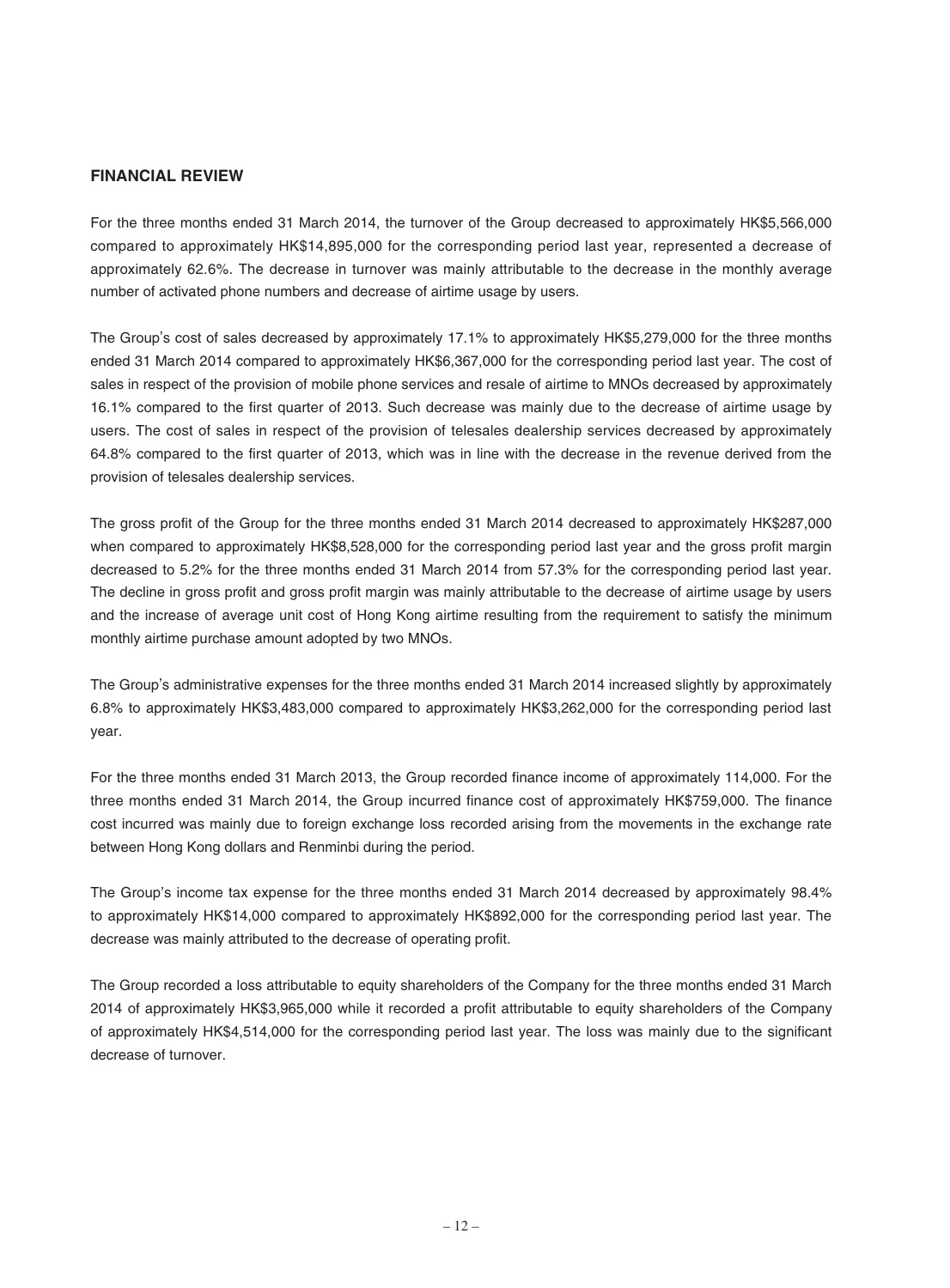### **BUSINESS OUTLOOK**

Owing to the intensified competition in the mobile services industry particularly in the data access services and mobile communications applications, the Group is cautious and will respond proactively to the pressure and challenges of this ever-changing market. Going forward in the second quarter of 2014, the Group will continue to seek opportunities in existing business to broaden the Group's customer base and expand the Group's operations by means of strengthening relationship with existing dealers, exploring new qualifying dealers and maintaining its low cost strategy for its marketing activities. Also, the Group will execute its business plan continuously to expand the geographical coverage of mobile phone services provided by the Group through development and expansion of such services in Asia Pacific and the Group will provide a wider variety of value-added services for its users to increase the turnover by (i) promoting and encouraging the Group's users to utilise and enjoy 3G mobile data services and more value-added data communication services; and (ii) introducing RF-SIM in Hong Kong and Macau, to enhance the Group's overall competitiveness.

### **CONTINGENT LIABILITIES**

Elitel Limited, a wholly owned subsidiary of the Company, has previously failed to register as a non-Hong Kong company within the prescribed time limit under Part XI of the Hong Kong Companies Ordinance, that is, within one month of establishment of the place of business in Hong Kong in November 2002. Elitel Limited has subsequently notified the Companies Registry regarding such matter and rectified the late registration in October 2009.

As at the date of this announcement, there is a possibility that the Companies Registry may still take action against Elitel Limited in relation to the late registration and that Elitel Limited may be subject to a penalty in this respect, though no action has been taken by the Companies Registry against Elitel Limited to date. During the period ended 31 March 2014, no action has been taken against the Group by the Companies Registry in respect of this matter.

The Group did not recognise any provision in respect of the abovementioned issue as the amount of the obligation cannot be measured with sufficient reliability.

#### **DIVIDENDS**

The Board does not recommend the payment of any dividend for the three months ended 31 March 2014 (three months ended 31 March 2013: Nil).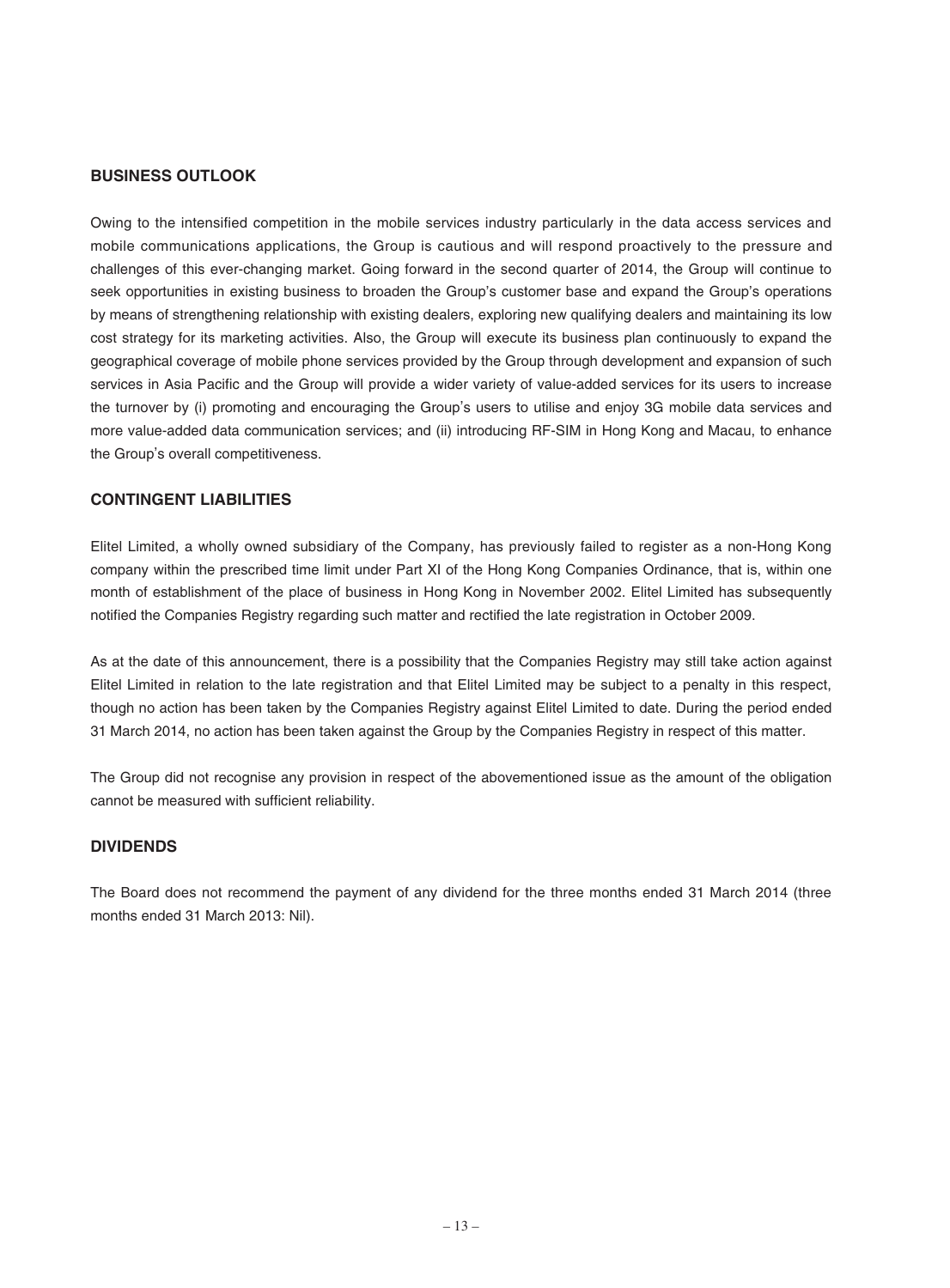## **DIRECTORS' AND CHIEF EXECUTIVES' INTERESTS AND SHORT POSITIONS IN THE SHARES, UNDERLYING SHARES AND DEBENTURES**

As at 31 March 2014, so far as it is known to the Directors, the Directors and the chief executive of the Company had the following interests and short positions in the shares, underlying shares or the debentures of the Company or any of its associated corporations within the meaning of part XV of the Securities and Futures Ordinance (the "SFO"), which would have to be notified to the Company and the Stock Exchange pursuant to the provision of Divisions 7 and 8 of Part XV of the SFO (including interests and/or short positions of which they were taken or deemed to have under such provisions of the SFO) and/or required to be entered in the register required to be kept under Section 352 of the SFO or as otherwise notified to the Company and the Stock Exchange pursuant to Rule 5.46 of the GEM Listing Rules:

#### **(i) Long position in shares of the Company:**

| Name of Director   | Nature of Interest/<br>Capacity       | Number of<br><b>Ordinary Shares</b> | Approximate<br>Percentage of<br><b>Shareholding</b> |
|--------------------|---------------------------------------|-------------------------------------|-----------------------------------------------------|
| Mr. Li Kin Shing   | Interest of controlled<br>corporation | 696,250,000<br>(Note 1)             | 67.11%                                              |
|                    | Beneficial owner                      | 33.750.000                          | 3.25%                                               |
| Mr. Pang Kwok Chau | Beneficial owner                      | 10,000,000<br>(Note 2)              | 0.96%                                               |
| Mr. Wong Kin Wa    | <b>Beneficial owner</b>               | 10,000,000<br>(Note 2)              | 0.96%                                               |

**Approximate**

#### Notes:

- (1) The 696,250,000 shares are owned by New Everich Holdings Limited ("New Everich") which is owned by Mr. Li Kin Shing and Ms. Kwok King Wa as to 54% and 46% respectively. Mr. Li Kin Shing is the spouse of Ms. Kwok King Wa. Accordingly, Mr. Li Kin Shing is deemed to be interested in the 696,250,000 shares under the SFO.
- (2) Mr. Pang Kwok Chau and Mr. Wong Kin Wa acquired 10,000,000 shares on 28 March 2012 respectively.

#### **(ii) Long position in New Everich, an associated corporation of the Company:**

|                         |                                    | <b>Approximate Percentage</b> |
|-------------------------|------------------------------------|-------------------------------|
| <b>Name of Director</b> | <b>Nature of Interest/Capacity</b> | of Shareholding               |
| Mr. Li Kin Shing        | Beneficial owner                   | 100.00%                       |

Note: New Everich is owned as to 54% and 46% by Mr. Li Kin Shing and Ms. Kwok King Wa respectively. Mr. Li Kin Shing is the spouse of Ms. Kwok King Wa. Accordingly, Mr. Li Kin Shing is deemed to be interested in the 100% interests in New Everich under the SFO.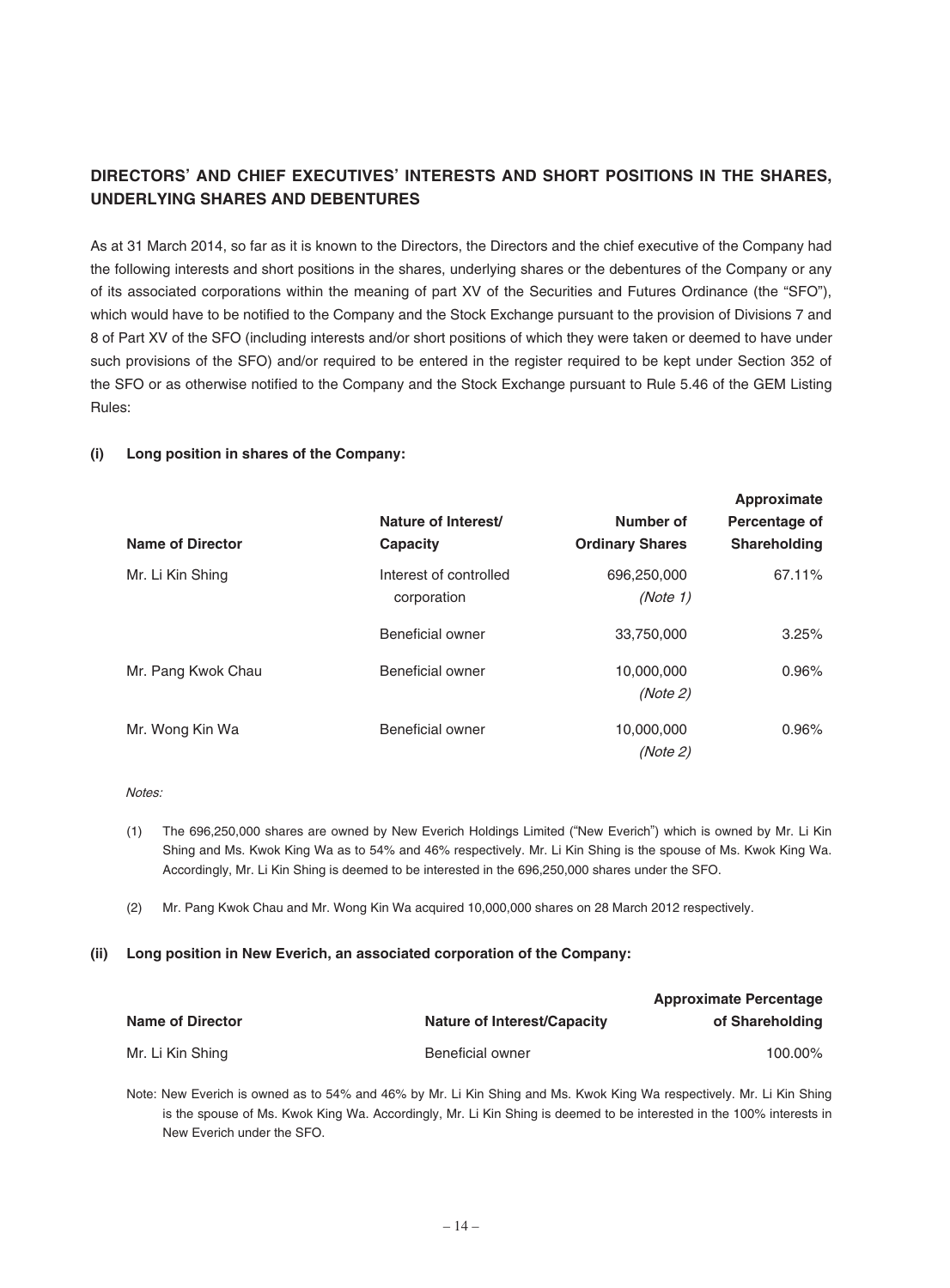Save as disclosed above, as at 31 March 2014, none of the Directors nor the chief executives of the Company had any interests or short positions in any shares, underlying shares and/or debentures of the Company or any of its associated corporations (within the meaning of Part XV of the SFO) which were notified to the Company and the Stock Exchange pursuant to Divisions 7 and 8 of Part XV of the SFO (including interest and/or short positions which were taken or deemed to have under such provisions of the SFO), or which were recorded in the register maintained by the Company pursuant to Section 352 of the SFO, or which would have to be notified to the Company and the Stock Exchange pursuant to Rule 5.46 of the GEM Listing Rules.

## **SUBSTANTIAL SHAREHOLDERS' AND OTHER PERSONS' INTERESTS AND SHORT POSITIONS IN SHARES AND UNDERLYING SHARES OF THE COMPANY**

As at 31 March 2014, so far as it is known to the Directors, the persons (other than the Directors or chief executive of the Company) with interests or short positions in the shares or underlying shares of the Company which would fall to be disclosed to the Company under the provisions of Divisions 2 and 3 of Part XV of the SFO or which would be recorded in the register of the Company required to be kept under section 336 of the SFO or who are directly or indirectly interested in 10% or more of the nominal value of any class of share capital carrying rights to vote in all circumstances at general meetings of any member of the Group were as follows:

| <b>Name</b>      | Nature of Interest/<br>Capacity       | Number of<br><b>Ordinary Shares</b> | Approximate<br>Percentage of<br><b>Shareholding</b> |
|------------------|---------------------------------------|-------------------------------------|-----------------------------------------------------|
| New Everich      | Beneficial owner                      | 696,250,000                         | 67.11%                                              |
| Ms. Kwok King Wa | Interest of controlled<br>corporation | 696,250,000<br>(Note 1)             | 67.11%                                              |
|                  | Interest of spouse                    | 33,750,000<br>(Note 2)              | 3.25%                                               |

## **Long position in shares of the Company:**

#### Notes:

- (1) The 696,250,000 shares are owned by New Everich which is owned by Mr. Li Kin Shing and Ms. Kwok King Wa as to 54% and 46% respectively. Mr. Li Kin Shing is the spouse of Ms. Kwok King Wa. Accordingly, Ms. Kwok King Wa is deemed to be interested in the 696,250,000 shares under the SFO.
- (2) Mr. Li Kin Shing acquired 33,750,000 shares on 19 May 2011. Mr. Li Kin Shing is the spouse of Ms. Kwok King Wa. Accordingly, Ms. Kwok King Wa is deemed to be interested in the 33,750,000 shares under the SFO.

Save as disclosed above, as at 31 March 2014, so far as it is known to the Directors, there was no other person (other than the Directors or chief executive of the Company) with interests or short positions in the shares or underlying shares of the Company which would fall to be disclosed to the Company under the provisions of Divisions 2 and 3 of Part XV of the SFO or which would be recorded in the register of the Company required to be kept under section 336 of the SFO or who are directly or indirectly interested in 10% or more of the nominal value of any class of share capital carrying rights to vote in all circumstances at general meetings of any member of the Group.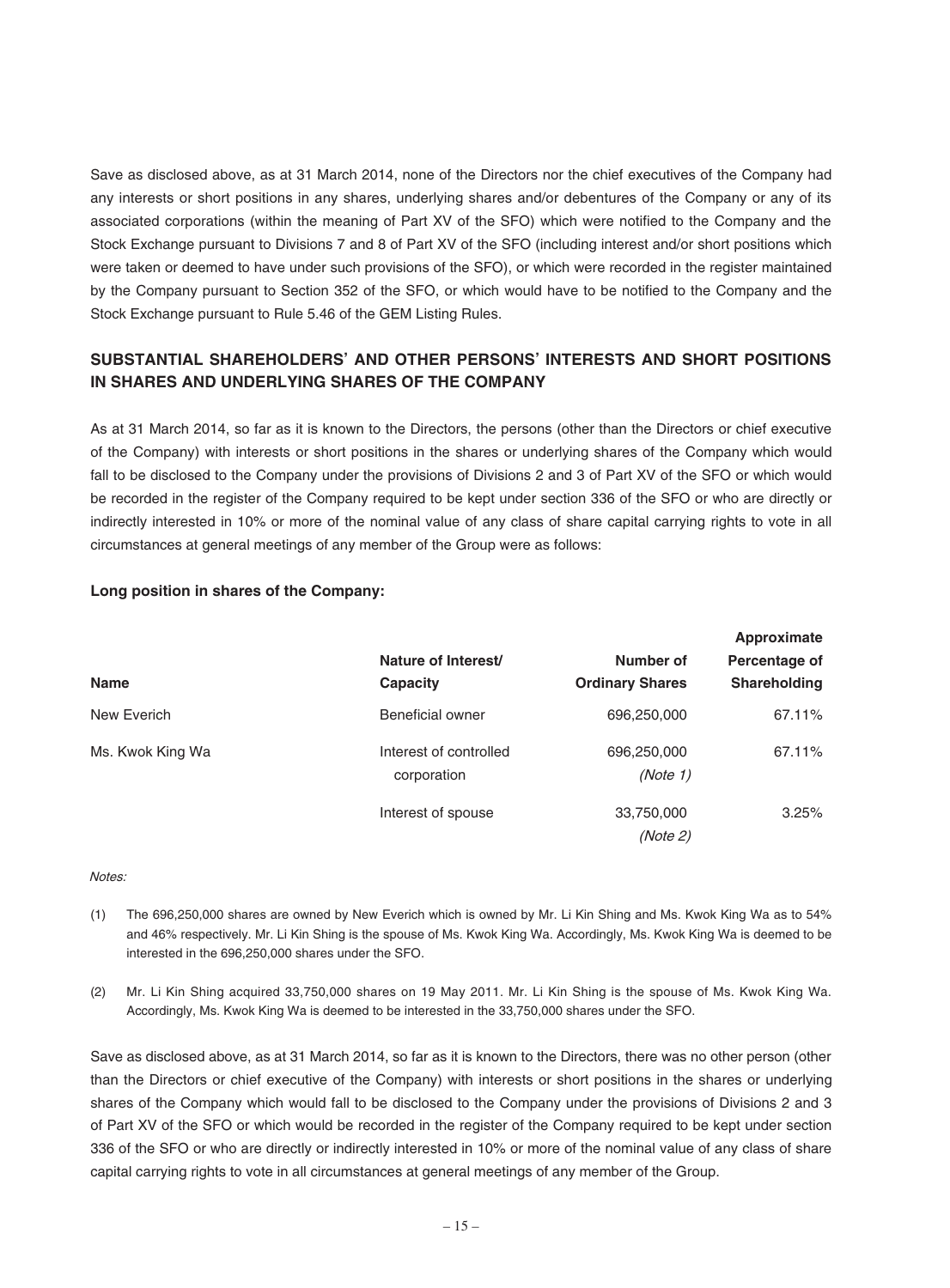## **DIRECTORS' RIGHT TO ACQUIRE SHARES OR DEBENTURES**

Save as disclosed in this announcement, during the period under review, there was no rights to acquire benefits by means of the acquisition of shares in or debentures of the Company or of any other body corporate granted to any Directors or their respective spouse or children under 18 years of age, or were any such rights exercised by them; or was the Company, its holding company or any of its subsidiaries a party to any arrangements to enable the Directors, their respective spouse or children under 18 years of age to acquire such rights in the Company or any other body corporate.

## **SHARE OPTION SCHEME**

The Company has conditionally adopted the share option scheme in the written resolutions of the shareholders of the Company passed on 20 May 2010 (the "Share Option Scheme").

The Share Option Scheme became unconditional after the listing of the Company's shares on GEM on 2 June 2010. The Company did not grant or cancel any options under the Share Option Scheme any time during the period under review, and as at 31 March 2014, there was no outstanding share option under the Share Option Scheme.

## **CODE ON CORPORATE GOVERNANCE PRACTICES**

The Company has committed to maintaining high standards of corporate governance to protect the interests of the shareholders of the Company. In the opinion of the Directors, the Company has complied with all the code provisions as set out in the Corporate Governance Code contained in Appendix 15 to the GEM Listing Rules during the three months ended 31 March 2014.

## **CODE OF CONDUCT REGARDING SECURITIES TRANSACTIONS BY DIRECTORS**

The Company has adopted the required standard of dealings as set out in Rules 5.48 to 5.67 of the GEM Listing Rules as the code of conduct regarding securities transactions by directors in securities of the Company. Having made specific enquiry of all Directors, the Directors have confirmed that they have complied with the required standard of dealings as set out in the adopted code of conduct regarding securities transactions by directors.

## **PURCHASE, SALE OR REDEMPTION OF THE COMPANY'S SHARES**

During the three months ended 31 March 2014, neither the Company nor any of its subsidiaries has purchased, sold or redeemed any share of the Company (the Share(s)).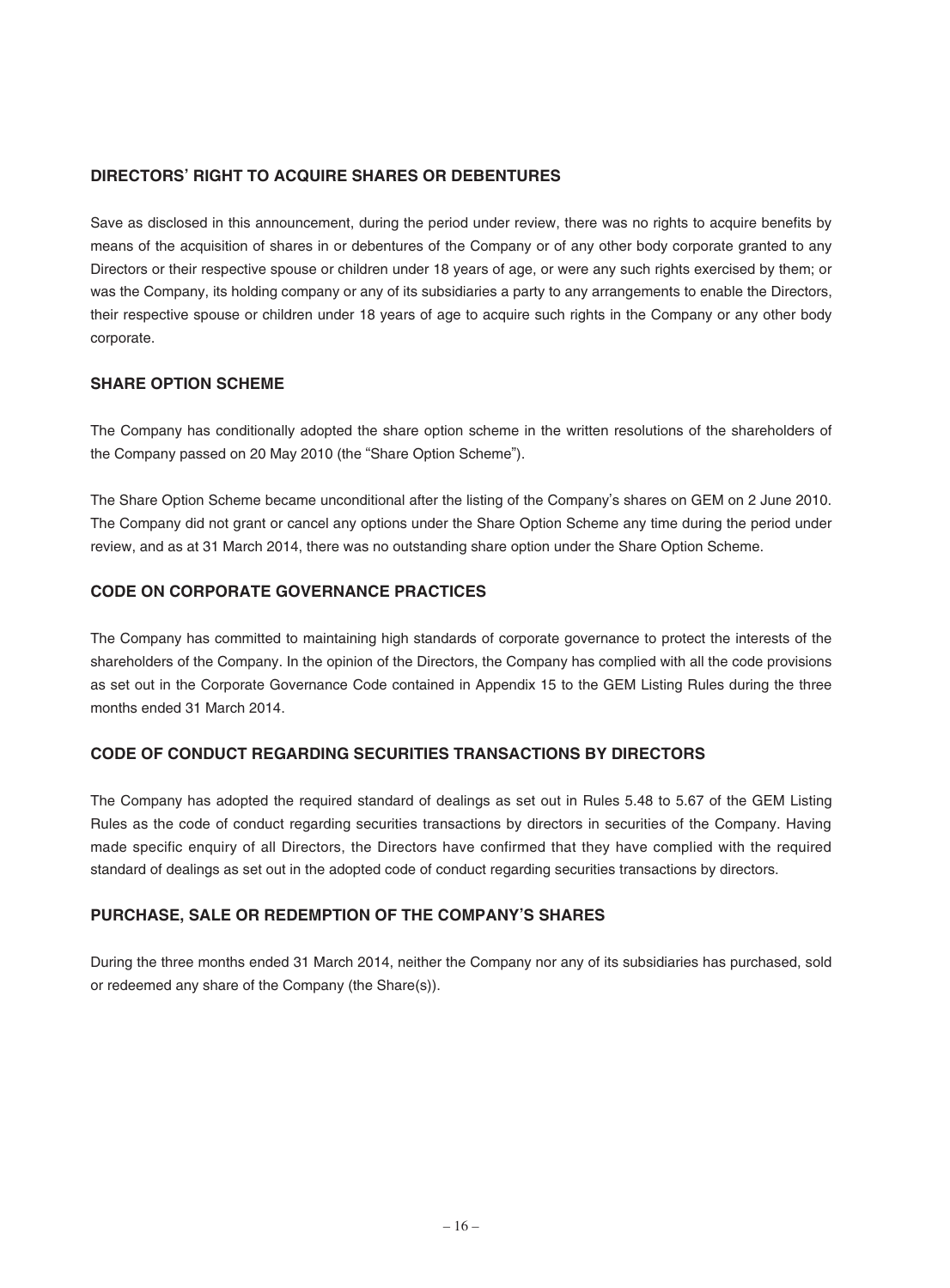#### **COMPETING INTERESTS**

During the three months ended 31 March 2014, save as disclosed below, none of the Directors or controlling shareholders of the Company nor their respective associates is considered to have interests in a business that competes or is likely to compete, either directly or indirectly, with the businesses of the Group other than those businesses where the Directors have been appointed or were appointed as directors to represent the interests of the Company and/or the Group.

Directel Limited, a company incorporated in the Cayman Islands, is held as to 50% and 50% by Mr. Li Kin Shing, a non-executive Director, the chairman of the Company, a controlling shareholder and a substantial shareholder of the Company, and Ms. Kwok King Wa, a controlling shareholder and a substantial shareholder of the Company and the spouse of Mr. Li Kin Shing, respectively. According to the GEM Listing Rules, Directel Limited is an associate of Mr. Li Kin Shing and Ms. Kwok King Wa and thus a connected person.

Directel Limited is the legal and beneficial owner of the RF-SIM intellectual property rights in Hong Kong and Macau. Further, Directel Limited is the licensee of the operation rights of RF-SIM in markets other than the PRC in addition to its owned RF-SIM intellectual property rights in Hong Kong and Macau and it has the right to grant licences of the operation rights of RF-SIM intellectual property rights to others in markets other than the PRC. There is a risk that such services provided by Directel Limited may compete with the services provided by the Group as Directel Limited is expected to grant licences of the operation rights of RF-SIM intellectual property rights in other regions in the future.

International Elite Ltd. ("IEL") is a company incorporated in the Cayman Islands and a listed company on the Main Board of the Stock Exchange with Mr. Li Kin Shing and Ms. Kwok King Wa as controlling shareholders. According to the GEM Listing Rules, IEL is an associate of Mr. Li Kin Shing and Ms. Kwok King Wa and thus a connected person. Sunward Telecom Limited ("Sunward Telecom") and its wholly-owned subsidiaries (collectively, the "Sunward Group") are wholly-owned subsidiaries of IEL. The Sunward Group, as a whole, is principally engaged in (i) the research and development, production and sales of RF-SIM products; and (ii) licensing of the RF-SIM operations rights in markets other than Hong Kong and Macau.

The Directors confirm that as China-Hongkong Telecom Limited, a wholly-owned subsidiary of the Company, has obtained the exclusive licence of the operation rights of RF-SIM intellectual property rights in Hong Kong and Macau and since the services provided by the Group are mainly in Hong Kong and Macau, there will be no direct competition between the services provided by Directel Limited, which are in territories other than the PRC, Hong Kong and Macau. There will also be no direct competition between the services provided by IEL, which its strategy is to concentrate on the application of the RF-SIM intellectual property rights in the PRC. Nevertheless, Mr. Li Kin Shing, Ms. Kwok King Wa and Directel Limited (as Covenantors) executed a deed of non-competition undertaking in favour of the Company on 24 May 2010 pursuant to which the Covenantors have undertaken to the Company inter alia, that (i) the Covenantors shall not, directly or indirectly, engage in, invest in, participate in, or attempt to participate in, whether on his/her/its own account or with each other or in conjunction with or on behalf of any person or company, any business which will or may compete with the RF-SIM business of the Group in Hong Kong and Macau; and (ii) in the event the Covenantors or their associates were given any business opportunities that is or may involve in direct or indirect competition with the business of the Group, the Covenantors shall assist the Company in obtaining such business opportunities in the terms being offered to the Covenantors, or more favourable terms being acceptable to the Company.